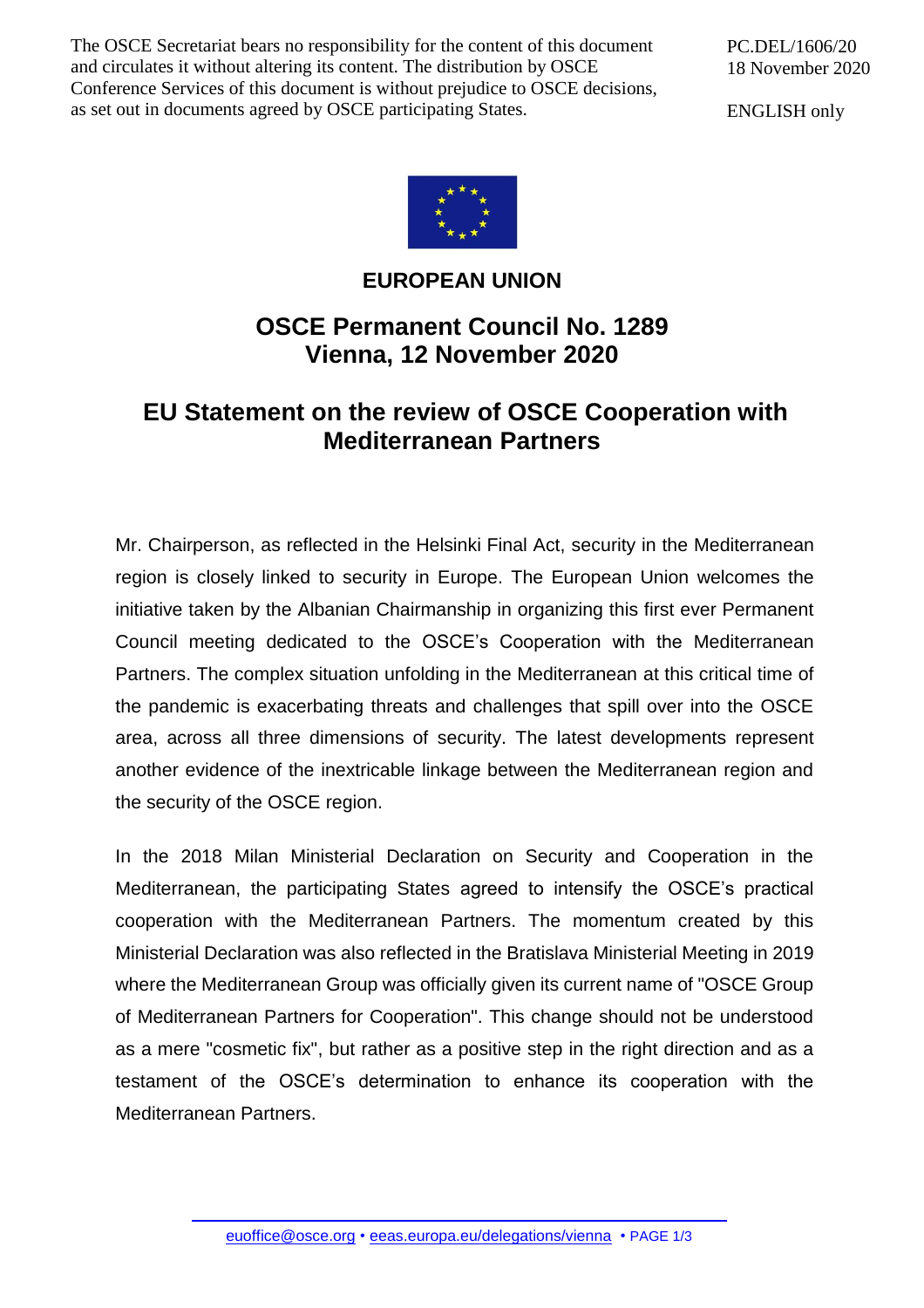We would like to commend the Swedish Chairmanship of the Group of Mediterranean Partners for Cooperation on its able leadership this year, during which we have had valuable exchanges of views and effective cooperation on the implementation of projects. The thematic meetings and the Mediterranean Conference, which was held last week, served as an opportunity to explore areas for further cooperation with our Mediterranean Partners, particularly in the fields of women's economic empowerment, combating human trafficking, youth engagement in countering violent extremism, and environmental protection. The Mediterranean Conference, with extraordinary highlevel participation, included an interesting session on the impact of Covid-19 on the security of the region. It was also noticeable how a growing awareness of the nexus between climate change and security emerged. Throughout these meetings, the European Union continued to encourage the OSCE's engagement with our Mediterranean Partners, particularly on Women, Peace and Security and Youth.

In this regard, the European Union has repeatedly expressed its strong will to implement the United Nations Security Council Resolutions 1325 and 2250 which, respectively, establish the relations between women and youth with peace and security. We need to continue our joint and cross-dimensional efforts to prevent and counter transnational threats with and for youth and we have to work together with our Mediterranean Partners to enhance women's comprehensive contribution to sustainable peace and security in the Mediterranean region and in the OSCE area. At the same time, the European Union wishes the support of its Partners in the fight against trafficking of human beings based on a humanitarian right-based and victimcentered approach. In this respect, the contribution of the Office of the Special Representative and Coordinator for Combating Trafficking in Human Beings is noteworthy.

Mr Chairperson, a significant number of extra-budgetary projects of interest to the OSCE's Mediterranean Partners are being implemented by the OSCE Secretariat and ODIHR, with the support of EU Member States. We are proud to say, that with a budget of over four million euros, they cover areas such as preventing and combating trafficking in human beings, training of law enforcement officials to combat crossborder threats and improve border security and training on the role of information and